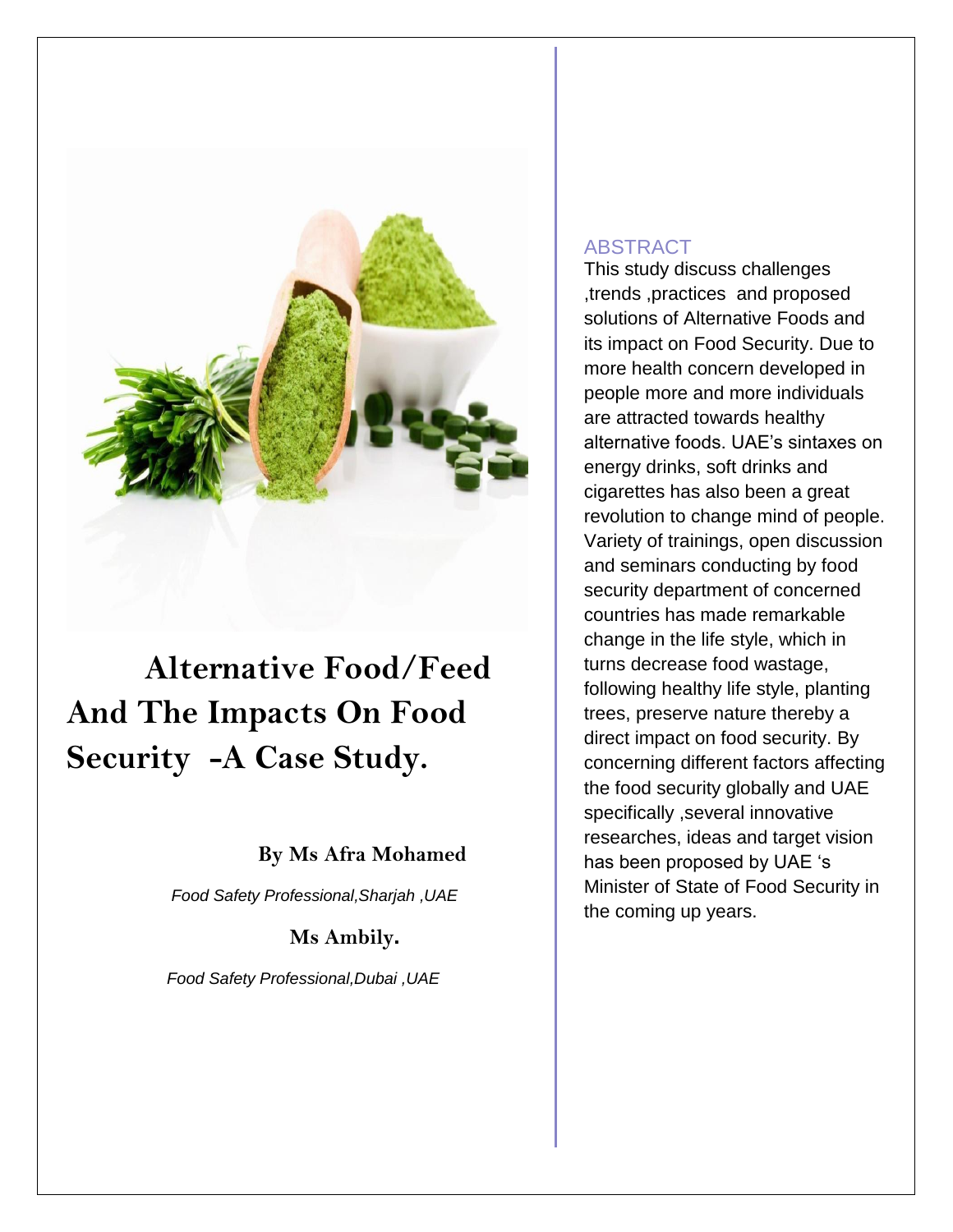**Keywords**: Alternative Foods, Food Security, Food demand and supply, Insects as Food and Feed, Chloroidium alga, Umami. Role of UAE in the Food Security,

#### **Contents**

**1.Introduction**

**2.Alternative Foods, Feed And Its Demand And Role In Food Security**

**3.Vision And Growth Of Uae In The Area Of Food Security.**

### **4. Facts, Factors Affect Food Security Globally**

# **Summary**

#### 1. **Introduction**

Food consumption is growing at the rate of 12% a year. Looking at the climate change and global food demand, UAE is trying to ensure different plans in place to secure food for today and future is the home to people of over 200 nationalities their eating patterns, and the way they deal with food wastage and loss. Rising population along with the projected increases in the capital income in developing countries will undoubtedly put severe pressure on the world food security system, this in turn forces food industry has tended to look for alternative sources of food production.

# 2. **Alternative Foods And Its Demand And Role In Food Security**

Alternative /replacement foods are based on the substitution of one constituent with the another and these should have the similar or same attributes to ensure optimal organoleptic, optimal and functional performance

2.a) UAE has identified algae as the potential source of food production and remarkable role in medicines and oil. The strain of **Chlorodium alga (Single celled green algae)** was found in the coastal beaches, mangroves and desert areas-**Researches from New York University Abu Dhabi.** The diverse set of genes and proteins helps them to consume 40 different varieties of carbon source to produce energy. Its ability to adapt with twice salinity of seawater make it a "**GEM"** in the Food security of future endeavors. **Palm oil from algae**-contains adaptable traits for desert acclimatization. A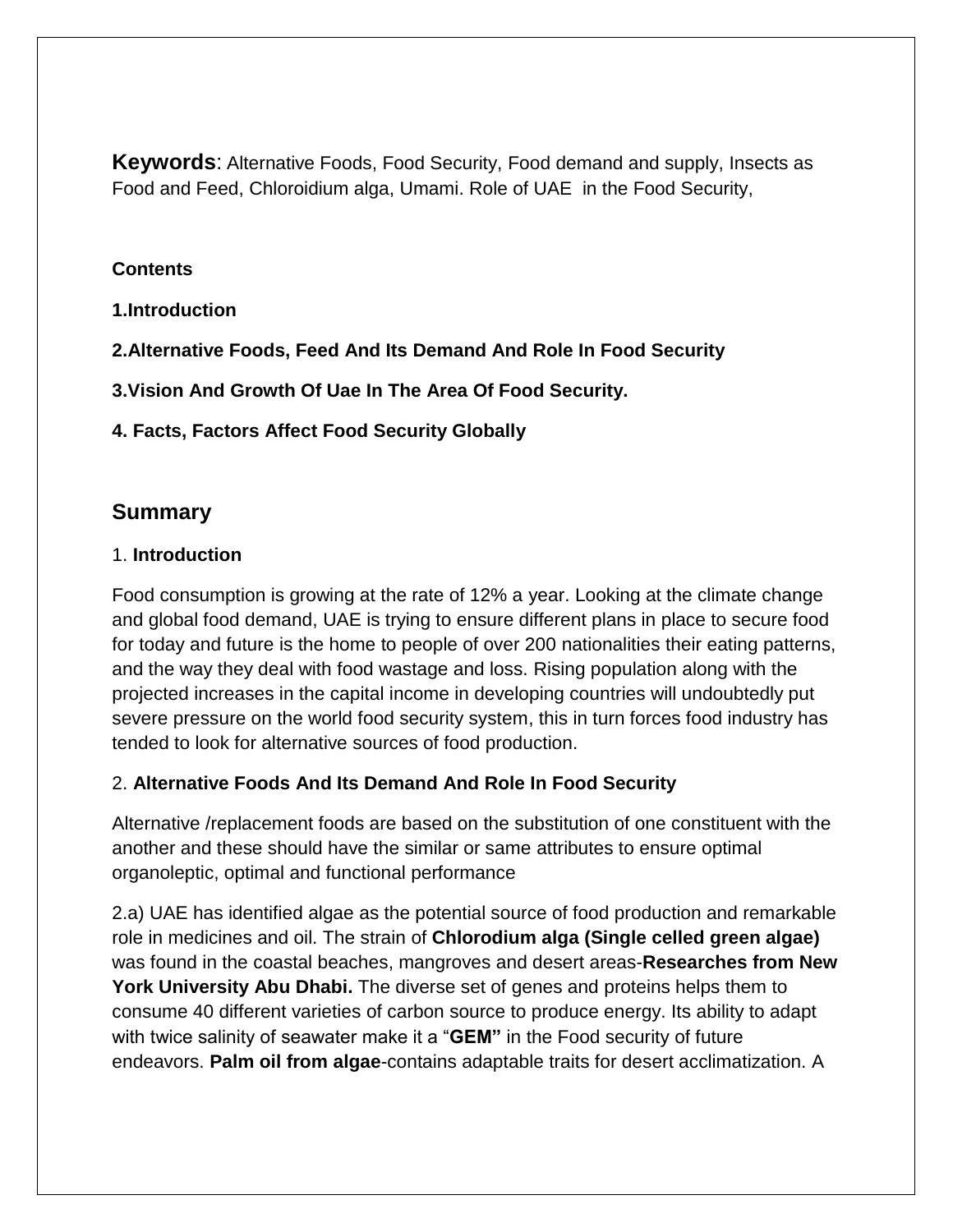similar composition of oily molecules opens the possibility of growing the algae as an alternative to oil palm trees.

## **Deforestation and devastation of rain forest through out in Asia which is a significant environmental and Food insecurity concern can be solved by large scale production of algae. -NYUAD RESEARCHES**

#### 2.b) **Healthy Alternative To Soft Drinks**

UAE imposed 100% tax on energy drinks and 5% tax on soft drinks had a good impact of people health to help to build a healthier society since this resulted in decrease in consumption of these products which indirectly target obesity rates, and increased consumption of fruit infused water, carbonated water and also fresh juices. (survey from-Gulf News, October 2.2017)

2.c) **Umami (Fifth Basic Taste)**-A natural occurring glutamate that delivers the subtle, the savory taste of beef. Foods with big umami impact includes mushrooms, tomatoes, sweet potatoes, fermented seaweed, soya sauce etc. Since UAE is a burger town, this will help the generation to skip unhealthy Burgers, meat broths and attract them to have healthy saturated foods like fish veg burgers and veggie broths with similar taste flavor of former. A typical eg, Shiitake mushroom (mushroom having Strong Umami taste) sea salt, olive oil, mix all properly place in the oven at 350°c for an hour resembles exactly as "**bacon".**

The innovation of umami make a remarkable effect on food security, more people attract towards healthy life style, all have access to sufficient, safe, nutritious to maintain a healthy and active life rather than concentrating on unhealthy foods.

#### 2.d) **Alternative Feed.**

Insects as alternative Food and Feed

Due to high cost of commercial feeds people now tend to resort alternative feeds. Because of growing demand for meat and declining availability of agricultural land, there is an urgent need to find alternative protein sources. Edible insects can be produced with less environmental impact than livestock. They have adequate protein quantity and quality and high content of unsaturated fatty acids and minerals like iron and zinc. Promotion of insects as food and feed will require the insects to be farmed. **According to the world Food Security committee the four pillars of food security are availability, access, utilization and stability; while the nutritional dimension is considered integral to the concept of food security**.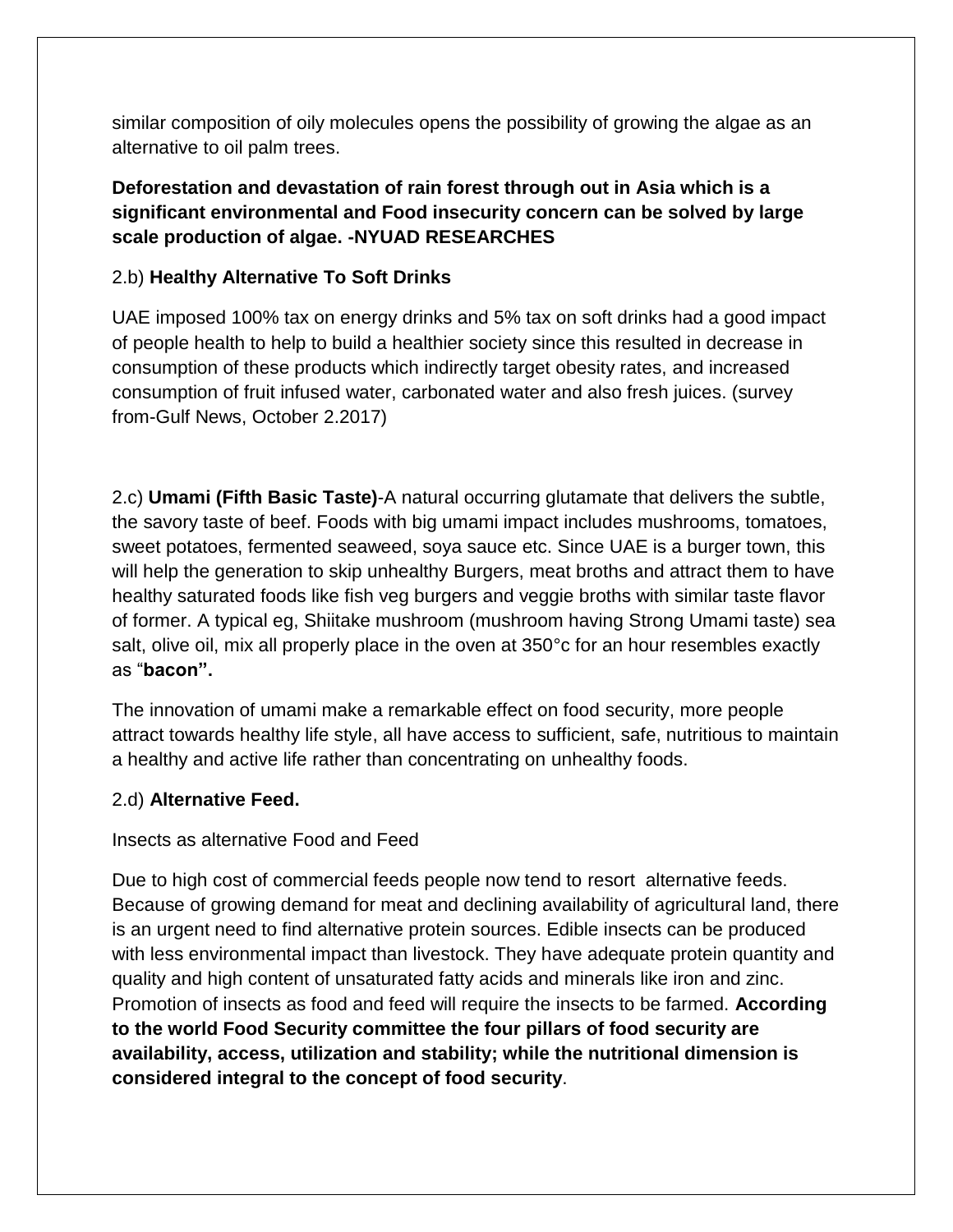Insect can be considered as human food or as feed for pets, livestock and in aquaculture. Insect production seems to be more sustainable than livestock production for a number of reasons: lower greenhouse gas and ammonia emissions, less land area needed, more efficient feed conversion, and potential to be grown on organic byproducts of which 1.3 billion tons is produced globally per annum.

Appropriate palatability of insect meal for poultry, pigs, fish species and ruminants was demonstrated and insects could replace 25–100 % of soymeal or fishmeal depending on the animal species. the production of fishmeal and fish oil has diminished from 30 million tons (live weight) in 1994 to 16 million tons in 2012.

They provide satisfactory energy and protein, meet amino acid requirements for humans, are high in monounsaturated fatty acids and polyunsaturated fatty acids, and rich in several minerals and vitamins. Of particular interest are the high iron and zinc content in comparison to conventional meat. This review explores whether it is timely and appropriate to start considering insects as a sustainable and viable food and feed resource that can contribute to food security.

#### **2.e) Black Soldier Fly-Role In Alternative Feed**

A recent study by the United Nations' Food and Agriculture Organization found that 1.3 billion tonnes of food - roughly one third produced globally - is lost or wasted every year.

A humble creature called the black soldier fly  $-$  or, to be more precise, its larvae  $-$  plays a central role in this alternative method.

Like all maggots, black soldier fly larvae are creatures that few of us would find attractive. But they are especially useful in their ability to process food waste and in themselves as a source of nutrition.

At the National University of Singapore (NUS), Ms Almheiri learned about how this fly, known scientifically as *Hermetia illucens*, can turn food waste into two useful products: plant fertiliser (produced by the larvae from the food waste) and **animal feed** (what the larvae become). The animal feed that the black soldier fly produces is rich in proteins, fats and chitin, the material that their shells are made from. In a single day they can consume four times their body weight. That means that 100kg of larvae can process hundreds of kilograms of food waste every 24 hours.

What makes the method all the more impressive is the amount of waste product that it generates – precisely zero.

Fishmeal is sometimes seen as less than sustainable, since it can be made from wildcaught fish in one area before being sent to fish farms halfway across the world. There are also sustainability concerns linked to another alternative animal feed, soy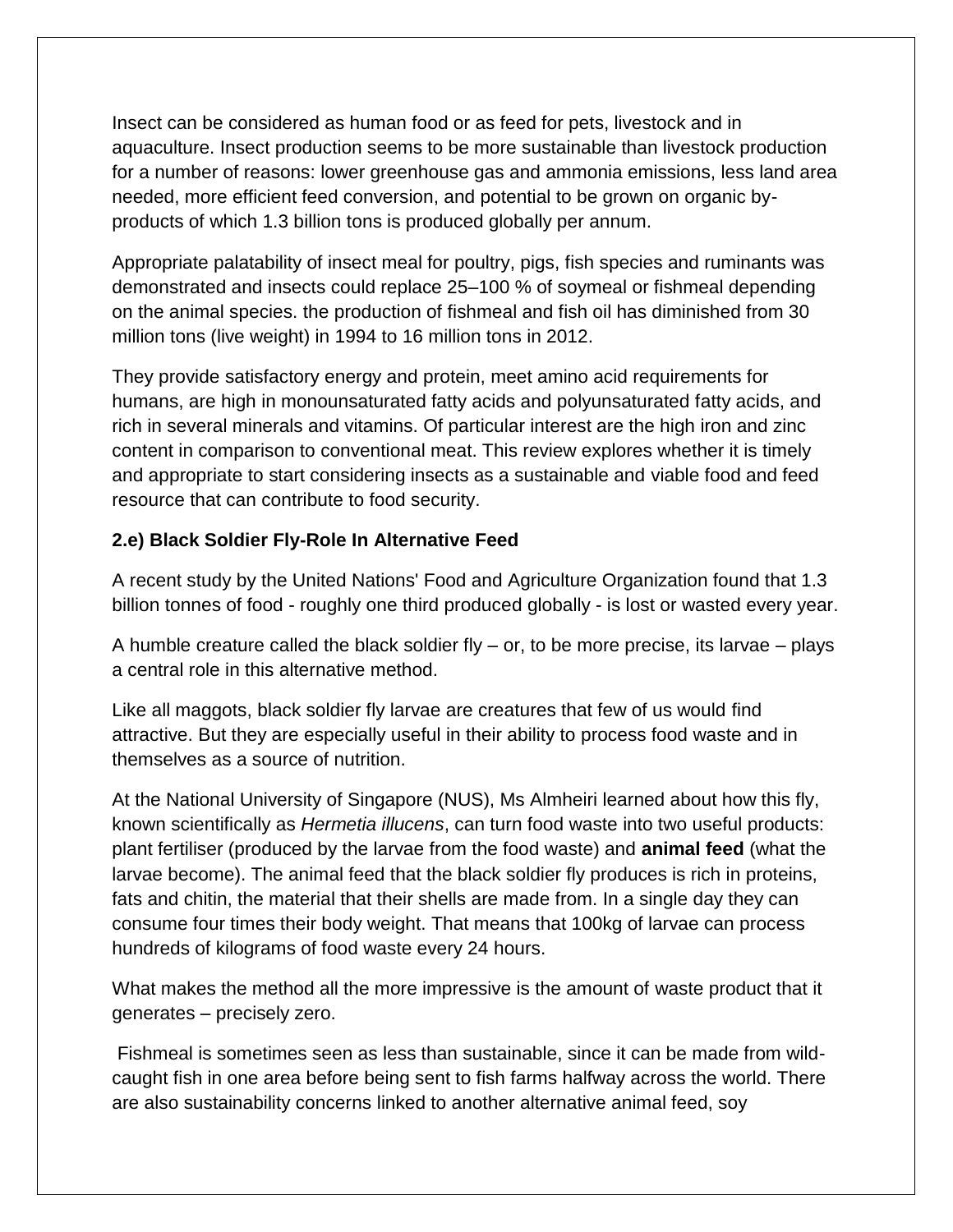**The UAE, which aims to recycle 75 percent of food waste by 2021, is just the kind of nation where the system would work, because the black soldier fly grows faster and reproduces year-round in warmer climates**. We can expect more Alternative Feed which will be valuable achievement to support Food Security

# 3.**Vision And Growth Of UAE In The Area Of Food Security.**

United Arab Emirates was one of the leading countries who realized the importance of food security in its developmental journey. Since its inception until today, this interest in food security have taken it's organizational and administrational form in the last couple of years. In 2008 when some of the food items have gone up in price, a committee was formed to cover Emirate of Abu Dhabi called "food security committee".

The committee prime objective is to develop and approve the food security strategy in addition to make a strategic reserve available across all emirates of UAE. This effort has been translated in 2010 when the government established Food Security Centre which developed the food security strategy for UAE.

UAE continues its effort to ensure food security for its future generation, looking to various alternative food options as well as sustainable agricultural practices' state minister of Food Security and delegates had visited several countries ,the team reviewed utilization of **applied research and robotics** in harvesting and to minimize food loss in value chain.The insights of visit helps to finalize UAE'S National Food Security strategy which will be released in September 2019.

UAE will be the world's best in the world food security Index by 2051 and among the top 10 countries by 2021-Mariam Al Muhairi (state minister of food security).

# **The Current rating of UAE is 31.**

The strategies enables:

\***Build an effective Food Security governance model.**

**\*Establish and implement a national R&D Food Security agenda.**

**\*Develop national Food Security Database.**

**\*Build human capacity to shift Food Security functions**

# **\*Engage human capacity to shift food security notions and behaviours**

"Singapore is no:1 in the Global Food Security Index even though it imports 90% of its food, because it has managed to access to food at all times".-Mariam Al Muhairi.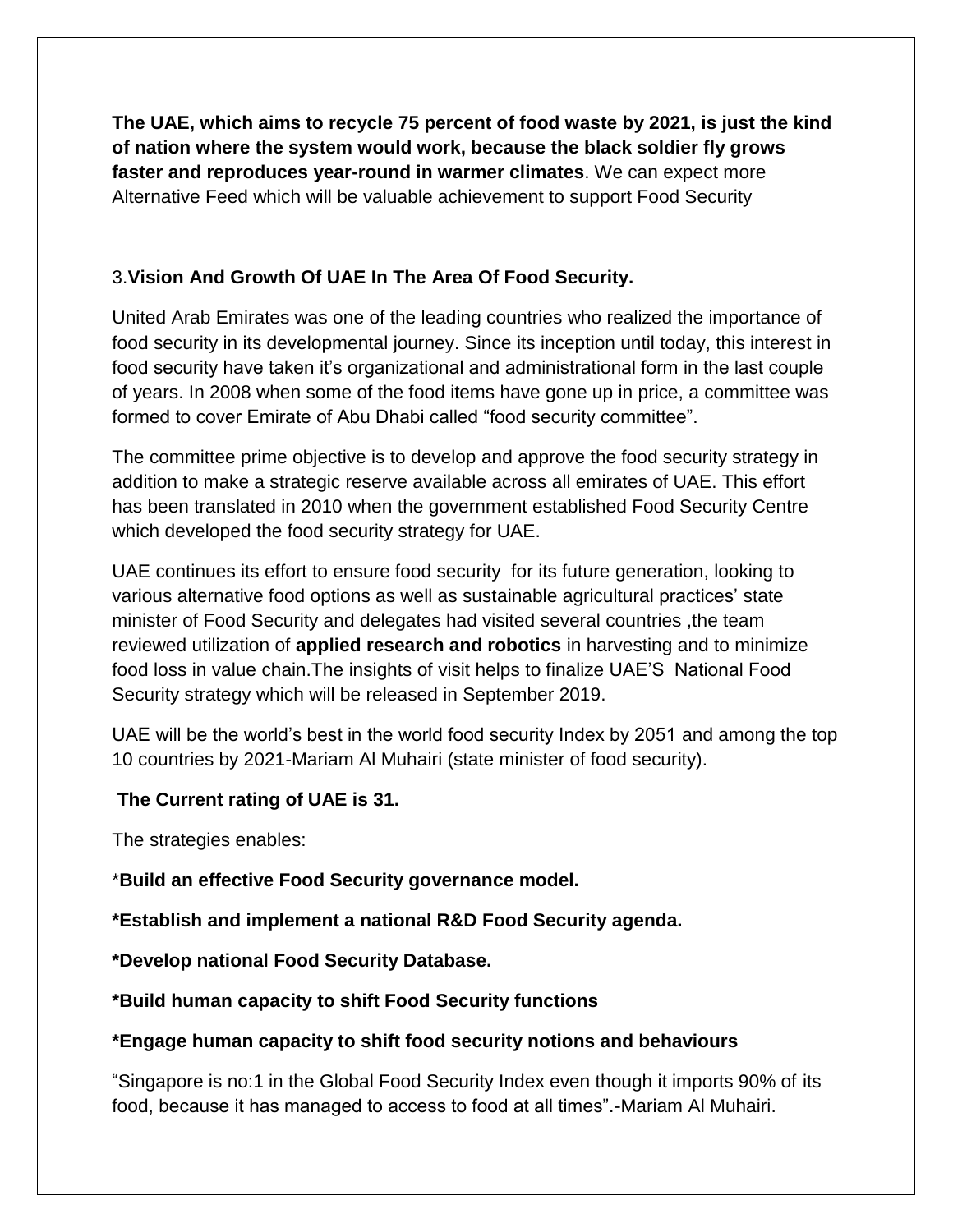# 3.a) **UAE Food Security, Strength and Weakness -An Overview**

| <b>STRENGTH</b>                                                                                                                                                                                                                                                                                                                                                                                                                                                                                                                                  | <b>WEAKNESS</b>                                                                                                                                                                                                                                 |
|--------------------------------------------------------------------------------------------------------------------------------------------------------------------------------------------------------------------------------------------------------------------------------------------------------------------------------------------------------------------------------------------------------------------------------------------------------------------------------------------------------------------------------------------------|-------------------------------------------------------------------------------------------------------------------------------------------------------------------------------------------------------------------------------------------------|
| • Economic stability;<br>• Political stability<br>• Strong diplomatic relations;<br>$\cdot$ High GDP;<br>• Strong trade relations with diversified<br>partners;<br>• Good infrastructure including<br>• Ports' infrastructure;<br>• Logistical hub and Transport hub21.<br>• Positive global standing;<br>· Strong regulatory frameworks;<br>• Access to labor and highly-qualified<br>human resources;<br>• Access to capital;<br>• Low tariffs and barriers to trade;<br>· Stable currency;<br>• An abundant and inexpensive energy<br>supply. | • Lack of arable land<br>• Water scarcity;<br>• Hot climate;<br>• Insufficient investment in<br>agricultural research;<br>• Fossil-fuel based economy;<br>• High levels of food waste<br>and overconsumption<br>• Dependency<br>on desalination |

# **Facts, Factors affect Food Security Globally**

The world currently produces more than **enough food** to feed everyone, yet 815 million people (roughly 11% of the global population) went hungry in 2016, according to the U.N. By **2050**, with the global population expected to reach 9.8 billion, our **food** supplies **will** be under far greater stress.**Here comes the importance of Alternative Foods.**

#### **6 ways to improve global food security**

1, Close the yield gap. By 2050, 120 million hectares of natural habitats will be converted to farming in developing countries.

- 2, Use fertilizer more efficiently.
- 3, Raise low water productivity.
- 4, Target food for direct consumption.
- 5, Reduce food waste.
- 6, Production of Alternative foods/Feeds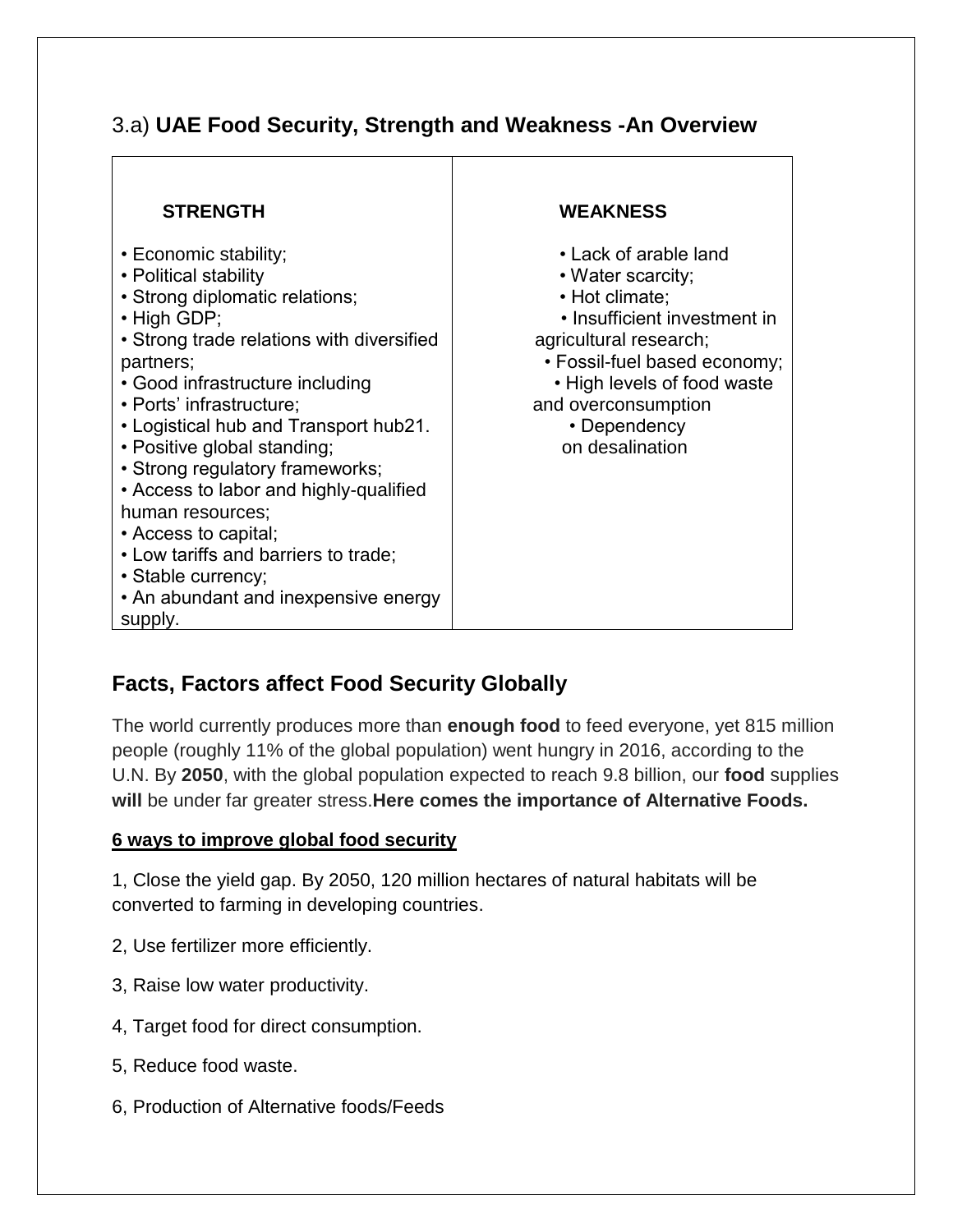# **Graphical Representation of Global Food Demand Verses Consecutive Year.**



**The Above represents clearly the need the role of Alternative Food/Feed in the coming Years.**